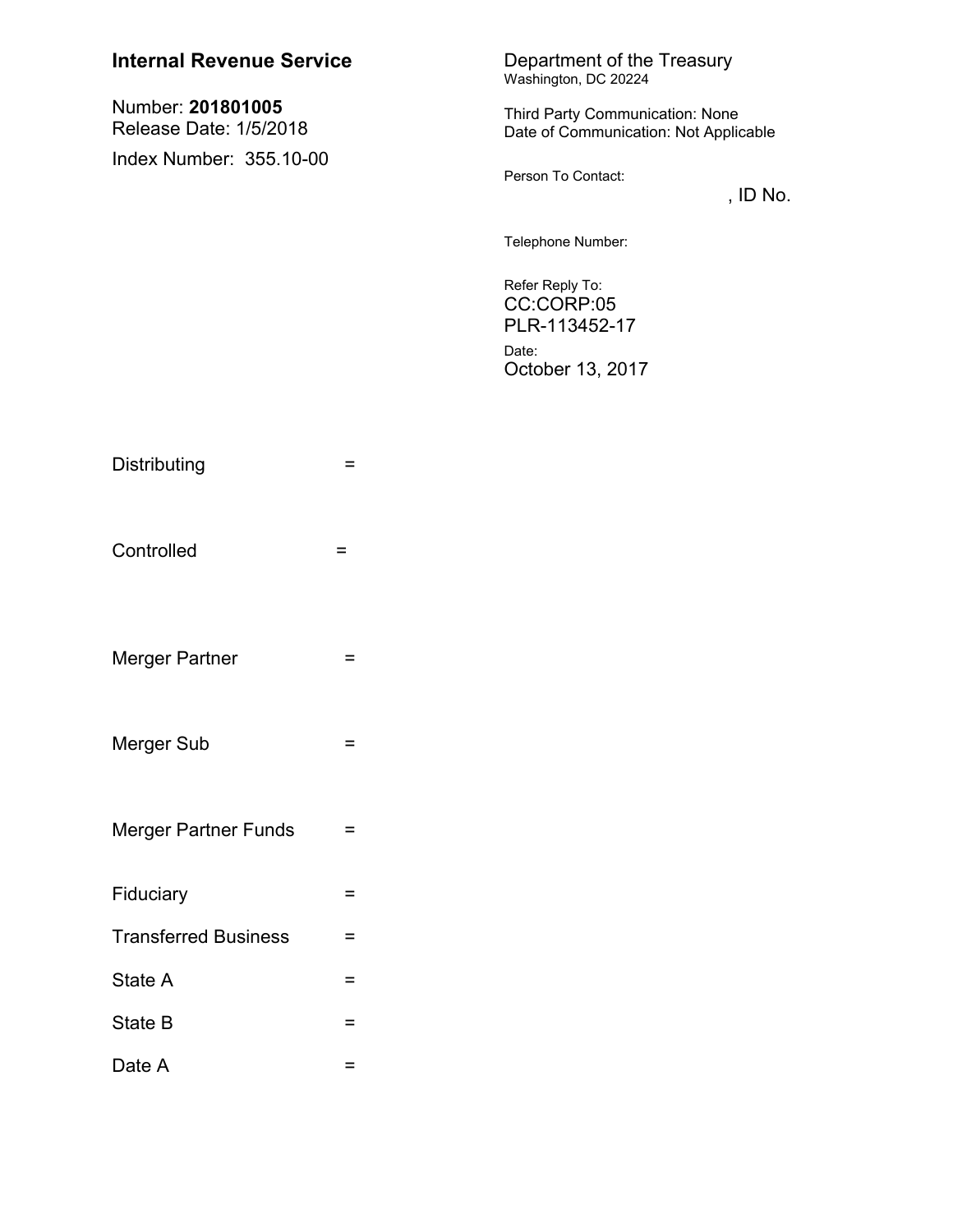| Date B                   | = |
|--------------------------|---|
| $\underline{\mathbf{a}}$ | = |
| $\overline{b}$           | = |
| $\overline{c}$           | = |
| $\overline{q}$           | = |
| $\overline{e}$           | = |
| $\mathbf{f}$             | Ξ |
| $\overline{g}$           | = |
|                          |   |

Dear

This letter responds to a letter dated April 18, 2017, submitted on behalf of Distributing, requesting a ruling on two significant issues presented under section 355(e) of the Internal Revenue Code (the "Code"). This letter supersedes the letter dated October 11, 2017. The material information provided in that request is summarized below.

This letter and the rulings contained therein are issued pursuant to section 6.03 of Rev. Proc. 2017-1, 2017-1 I.R.B. 1, 19, regarding one or more significant issues under section 355, and only address one or more discrete legal issues involved in the transaction. This office expresses no opinion as to the overall tax consequences of the transactions described in this letter or as to any issue not specifically addressed by the rulings below.

The rulings contained in this letter are based upon information and representations submitted by the taxpayer and accompanied by a penalty of perjury statement executed by an appropriate party. While this office has not verified any of the material submitted in support of the request for rulings, it is subject to verification on examination.

# **Summary of Facts**

Distributing is a publicly traded State A corporation that is the common parent of an affiliated group that files a consolidated federal income tax return (the "Distributing Group"). Prior to the Distribution (as defined in step (iii), *infra*), the Distributing Group was engaged in several lines of business, including the Transferred Business. Controlled is a State B corporation that was wholly owned by Distributing until the Distribution.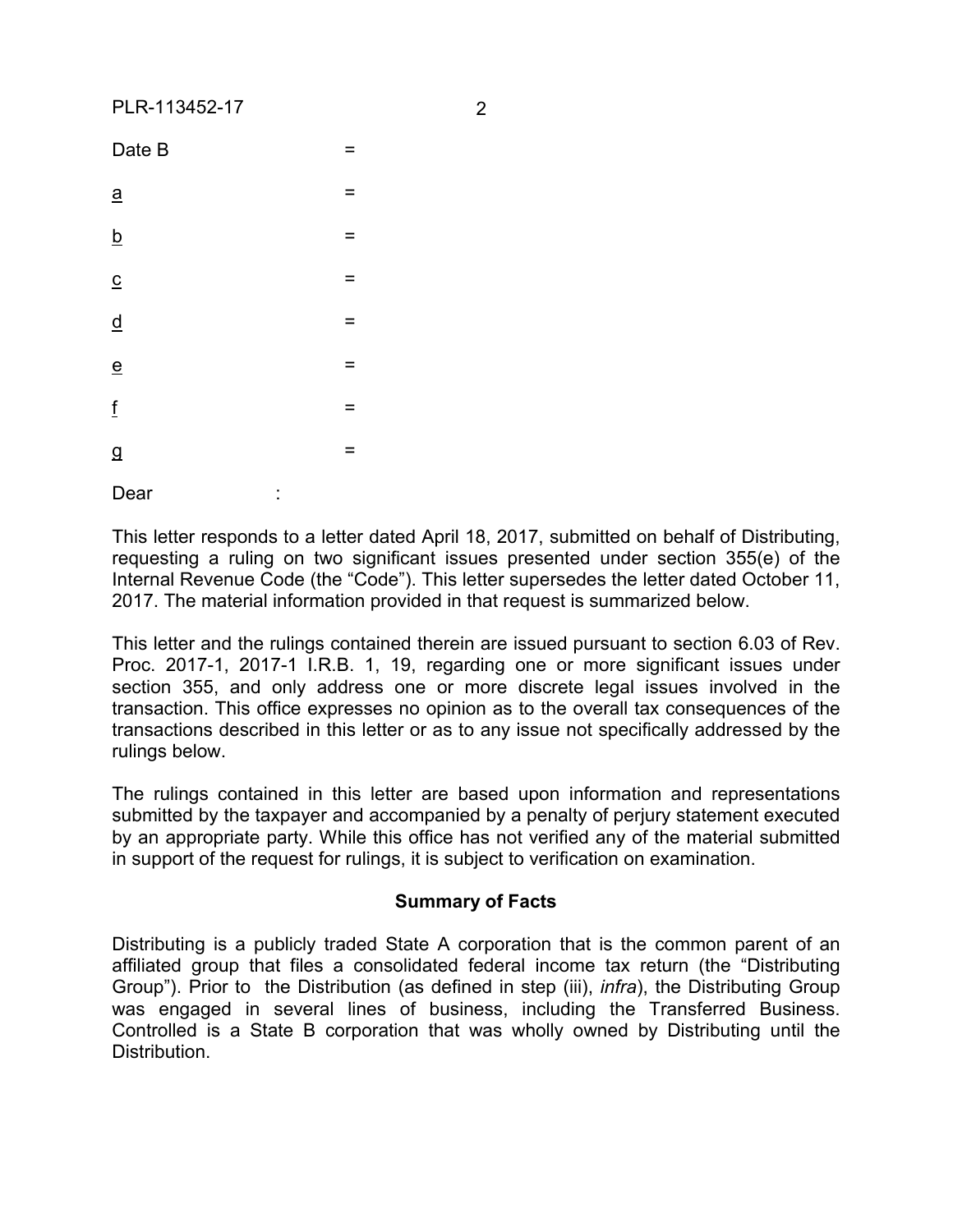Merger Partner is a publicly traded State B corporation that is unrelated to the Distributing Group and is the common parent of an affiliated group that files a consolidated federal income tax return. Prior to the Merger (as defined in step (iv), *infra*), Merger Partner wholly owned Merger Sub, a State B corporation which was formed for the sole purpose of facilitating the Transaction.

Merger Partner has historically engaged in share repurchases through various share repurchase plans, including through both non-accelerated repurchases and accelerated share repurchase programs ("ASR Programs"). Pursuant to accelerated share repurchase agreements, Merger Partner would repurchase a specified number or volume range of its shares of common stock from a third-party investment bank at an agreed-upon price per share or other price mechanism. The bank would obtain the shares of common stock by borrowing such shares, and the bank would buy the shares, typically on the open market, over time to return the borrowed shares. In the nonaccelerated repurchases, Merger Partner appointed a financial institution as agent to repurchase shares of Merger Partner common stock. Subject to certain securities law restrictions, as well as price, volume, and other parameters set forth in the plans, the agent was authorized to purchase Merger Partner's shares at the then-prevailing market price on the principal exchange on which Merger Partner common stock is traded, any national securities exchange, in the over-the-counter market, on an automated trading system, or otherwise.

On the day before the Merger, approximately  $a\%$  of the total outstanding shares of Merger Partner stock was owned by the Merger Partner Funds, each of which is held by a retirement plan qualified under section 401(a).

On Date A, Distributing, Controlled, Merger Partner, and Merger Sub entered into a merger agreement (as amended, the "Merger Agreement") and various other agreements governing certain terms of the Transaction. On the same date, Distributing and Controlled entered into a separation agreement (as amended, the "Separation Agreement") governing certain terms of the Transaction. Pursuant to the Separation Agreement and the Merger Agreement, the following steps were taken (together, the "Transaction"):

- i. Distributing, Controlled, and certain of each of their subsidiaries engaged in a series of steps to effect an internal reorganization to prepare for the separation of the Transferred Business from the other businesses of the Distributing Group.
- ii. On Date B, Distributing transferred its ownership interests in certain assets related to the Transferred Business to Controlled in exchange for Controlled common stock, Controlled's assumption of certain liabilities related to the Transferred Business, and a cash payment of approximately \$b (the "Transfer").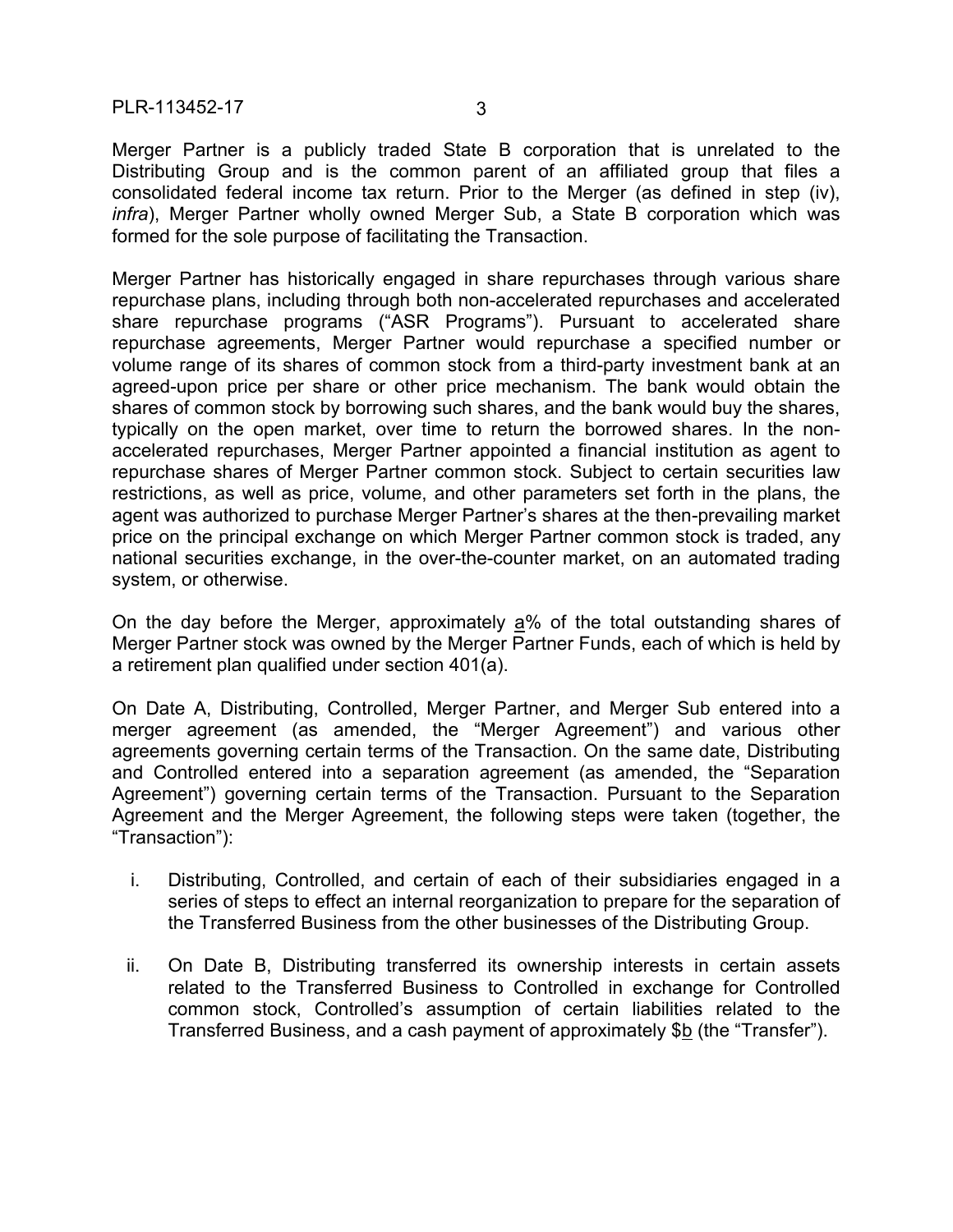- iii. On Date B and following the Transfer, Distributing exchanged all of the shares of Controlled common stock for shares of Distributing (the "Distribution"). The Distribution was intended qualify as a distribution of Controlled common stock to Distributing's shareholders pursuant to section 355 and, together with the Transfer, as a "reorganization" described in section 368(a)(1)(D).
- iv. On Date B and following the Distribution, Merger Sub merged with and into Controlled, with Controlled being the surviving corporation of the merger and a wholly owned subsidiary of Merger Partner (the "Merger"). In the Merger, each share of Controlled common stock held by Distributing stockholders was automatically converted into the right to receive c share(s) of Merger Partner common stock. Immediately after the consummation of the Merger, approximately d% (more than 50%) of the outstanding shares of Merger Partner common stock was held by shareholders who held Distributing stock prior to step (iii). Step (iv) was intended to qualify as a "reorganization" within the meaning of sections 368(a)(1)(A) (by reason of section 368(a)(2)(E)) and/or 368(a)(1)(B).
- v. Pursuant to the Separation Agreement, within e months following the Distribution, Distributing will distribute the cash proceeds received in step (ii) to Distributing's creditors in retirement of outstanding Distributing indebtedness or to Distributing's shareholders in repurchase of, or distribution with respect to, Distributing's shares. Step (v) is intended to qualify as money distributed to Distributing's creditors or stockholders in connection with the reorganization in step (ii) and step (iii) for purposes of section 361(b).

Merger Partner intends to engage in repurchases of its common stock through open market purchases or accelerated share repurchase transactions (collectively, the "Share Repurchases") when, consistent with its overall capital deployment plan, Merger Partner has excess available cash and the opportunity to repurchase shares at an attractive price. Merger Partner intends to adopt a new share repurchase plan providing for share repurchases in an open market, and may adopt additional programs on substantially similar terms in the future. The proposed share repurchase plans will be on similar terms as Merger Partner's previous non-accelerated repurchases, except that the proposed share repurchase plans will require any repurchases to be in the open market. In addition, Merger Partner intends to adopt a new ASR Program that is expected to operate on terms substantially the same as the accelerated share repurchase agreements entered into by Merger Partner in the past. Under the Share Repurchases, Merger Partner expects to repurchase, in the aggregate, less than f% of its common stock outstanding after the closing of the Transaction. Merger Partner is indifferent as to which shareholders participate in the Share Repurchases.

Immediately after the Merger, the Merger Partner Funds owned approximately g% of the total outstanding shares of Merger Partner stock. No other retirement plans of Merger Partner (or any person that is treated as the same employer as Merger Partner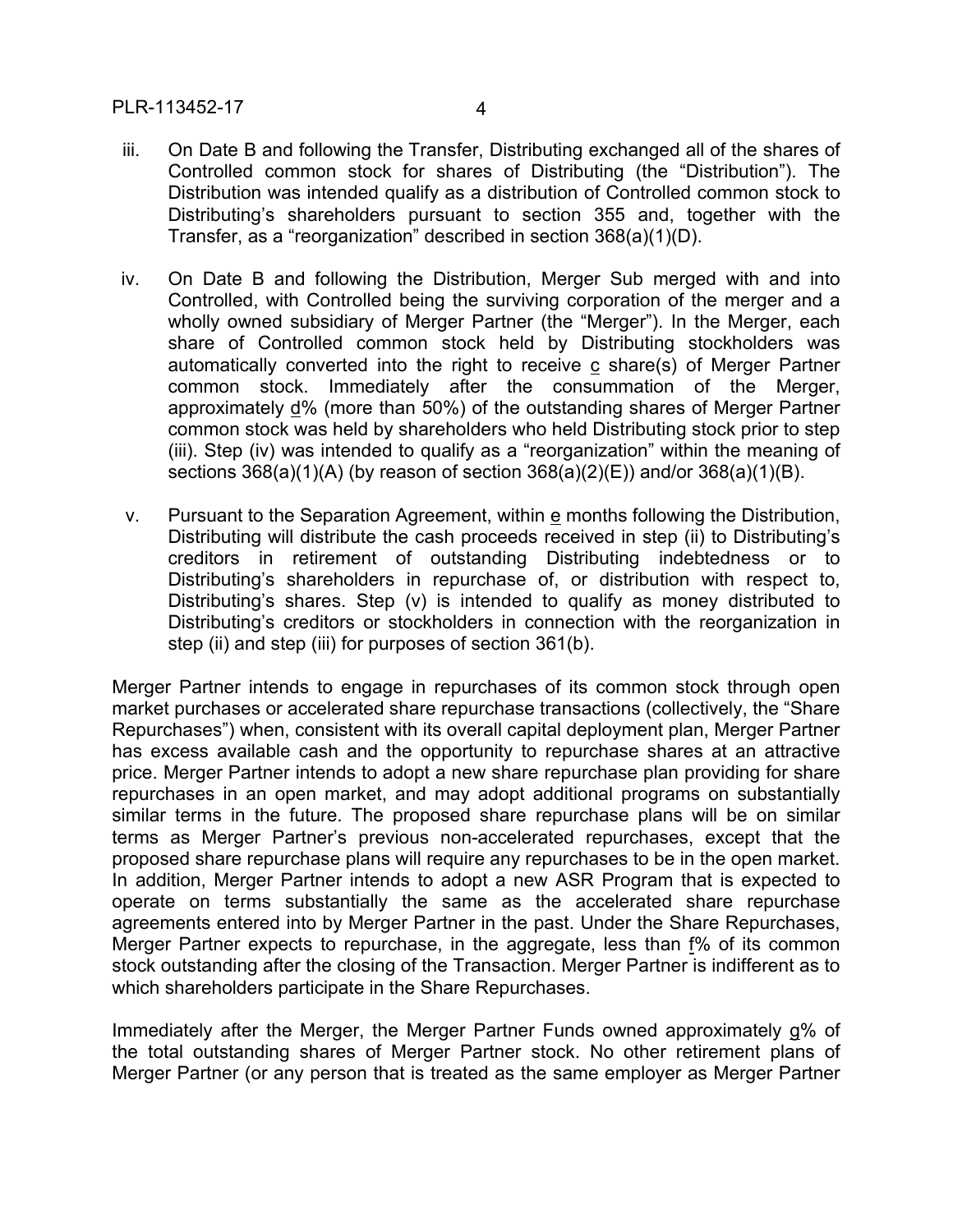or Controlled under section 414(b), (c), (m), or (o)) qualifying under section 401(a) or 403(a) has owned any Merger Partner stock since the date that is two years before Date B.

Merger Partner intends to issue additional shares of Merger Partner stock to the Merger Partner Funds, and the Merger Partner Funds may, from time to time, acquire additional shares of Merger Partner stock from open market purchases during the two-year period following the Distribution and Merger (collectively, the "Fund Acquisitions"). During the two-year period following the Distribution and Merger, other than the Fund Acquisitions, Merger Partner will not issue Merger Partner common stock to any other retirement plan of Merger Partner (or any person that is treated as the same employer as Merger Partner or Controlled under section 414(b), (c), (m), or (o)) qualifying under section 401(a) or 403(a), nor will any such plan otherwise acquire Merger Partner stock.

## **Representations**

Distributing makes the following representations:

- 1. The Share Repurchases will be motivated by a business purpose, the stock to be repurchased in the Share Repurchases will be widely held, and the Share Repurchases will be made in the open market or through an ASR Program.
- 2. The Share Repurchases are not motivated to any extent by a desire to increase or decrease the ownership percentage of any particular shareholder or group of shareholders.
- 3. To the extent that the Share Repurchases are made on the open market through a broker, Merger Partner will not know the identity of any shareholder from which Merger Partner stock is repurchased. To the extent that the Share Repurchases are made through an ASR Program, Merger Partner will not know with certainty the identity of any shareholder from which Merger Partner stock is borrowed or purchased by each bank that participates in such ASR Program.
- 4. No shareholder of Distributing who actively participates in the management or operation of Distributing has filed a Form 3, Form 4, Schedule 13D, or Schedule 13G indicating that it owned enough shares to be a "controlling shareholder" within the meaning of § 1.355-7(h)(3) (a "Controlling Shareholder") during the two-year period before the Distribution (the "2-Year Pre-Distribution Period"), and Distributing has no Actual Knowledge of any Controlling Shareholders during the 2-Year Pre-Distribution Period. No shareholder of Merger Partner who actively participates in the management or operation of Merger Partner has filed a Form 3, Form 4, Schedule 13D, or Schedule 13G indicating that it owns enough shares to be a Controlling Shareholder since the Merger, and Merger Partner has no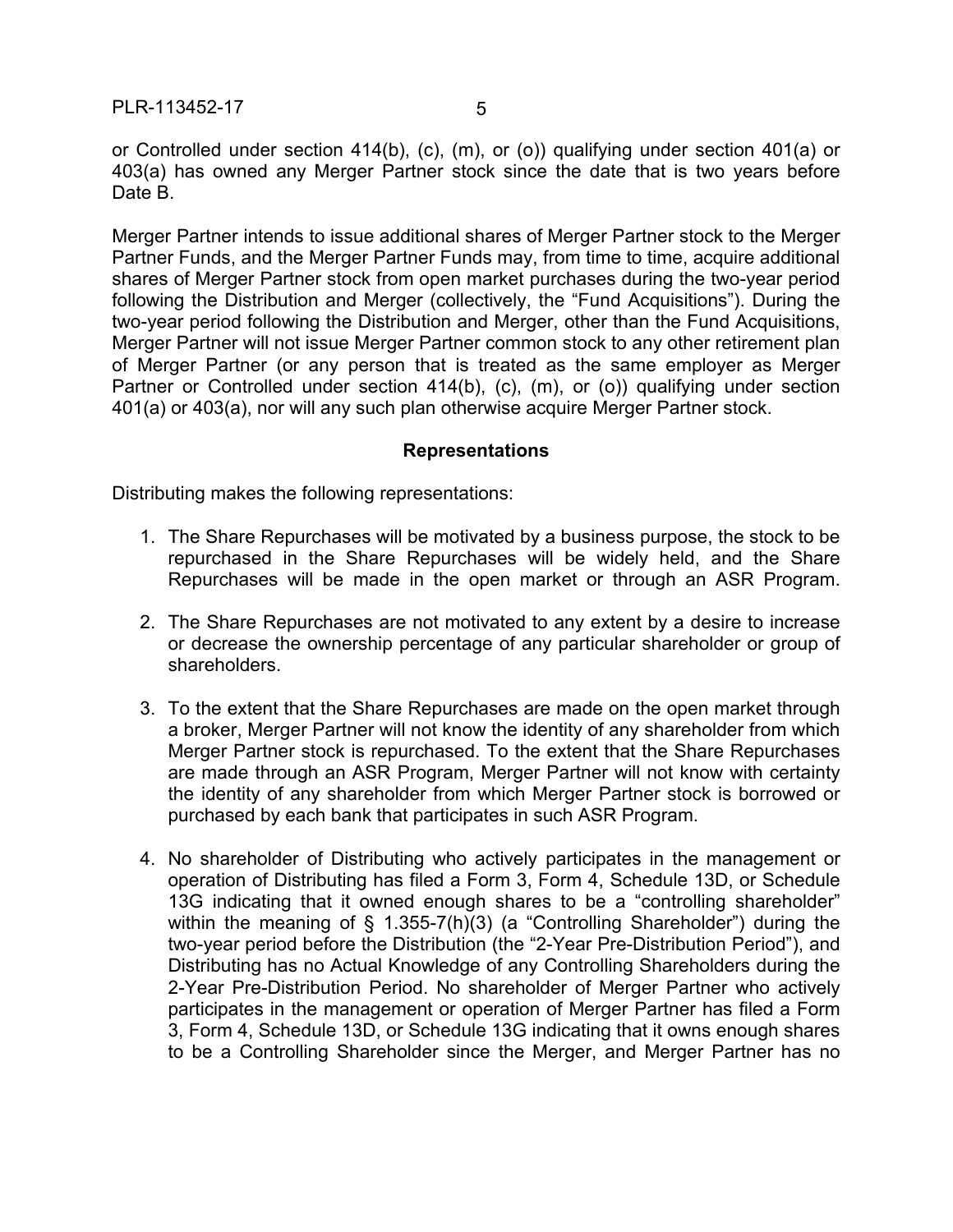Actual Knowledge of any Controlling Shareholders since the Merger.

5. No shareholder of Merger Partner has filed a Form 3, Form 4, Schedule 13D, or Schedule 13G indicating that it owns enough shares to be a "ten-percent shareholder" within the meaning of § 1.355-7(h)(14) (a "Ten-Percent Shareholder") since the Merger, and Merger Partner has no Actual Knowledge of any Ten-Percent Shareholders since the Merger.

For purposes of representations (4) and (5), "Actual Knowledge" means the actual knowledge of the Vice President of Investor Relations, the General Counsel, or a functionally similar position at Distributing or Merger Partner, as applicable, of the existence of a Controlling Shareholder or Ten-Percent Shareholder.

# **Rulings**

Based solely on the information submitted and representations made, we rule as follows:

1. To the extent the Share Repurchases are treated as part of a plan (or series of related transactions) with the Distribution for purposes of section 355(e), the Share Repurchases will be treated as being made from all Public Shareholders of Merger Partner common stock on a pro rata basis for the purposes of testing the effect of the Share Repurchases on the Distribution under section 355(e).

For purposes of this ruling, each Merger Partner common stock shareholder will be treated as a Public Shareholder with respect to any Share Repurchases that occur on or prior to five business days after either (1) Actual Knowledge or (2) the filing of a Schedule 13D, Schedule 13G, Form 3, or Form 4, indicating the shareholder holds enough shares to be considered a five-percent shareholder within the meaning of Treas. Reg. § 1.355-7(h)(3) (and it actively participates in the management or operation of Acquiring, as described in Treas. Reg. § 1.355- 7(h)(3)) or a Ten-Percent Shareholder. For purposes of determining whether a Ten-Percent Shareholder exists, Merger Partner may disregard a Schedule 13G unless Item 6 reports such a shareholder or is left blank, or the filer discloses its status as a Ten-Percent Shareholder on Form 3 or Form 4.

2. For purposes of section 355(e), the Merger Partner Funds are treated as having indirectly acquired an amount of Controlled common stock in the Merger (the "Merger Shares") equal to (i) the number of shares of Merger Partner common stock held by the Merger Partner Funds immediately after the Merger multiplied by (ii) a fraction, the numerator of which is the total number of shares of Controlled common stock outstanding immediately after the Merger and the denominator of which is the total number of shares of Merger Partner common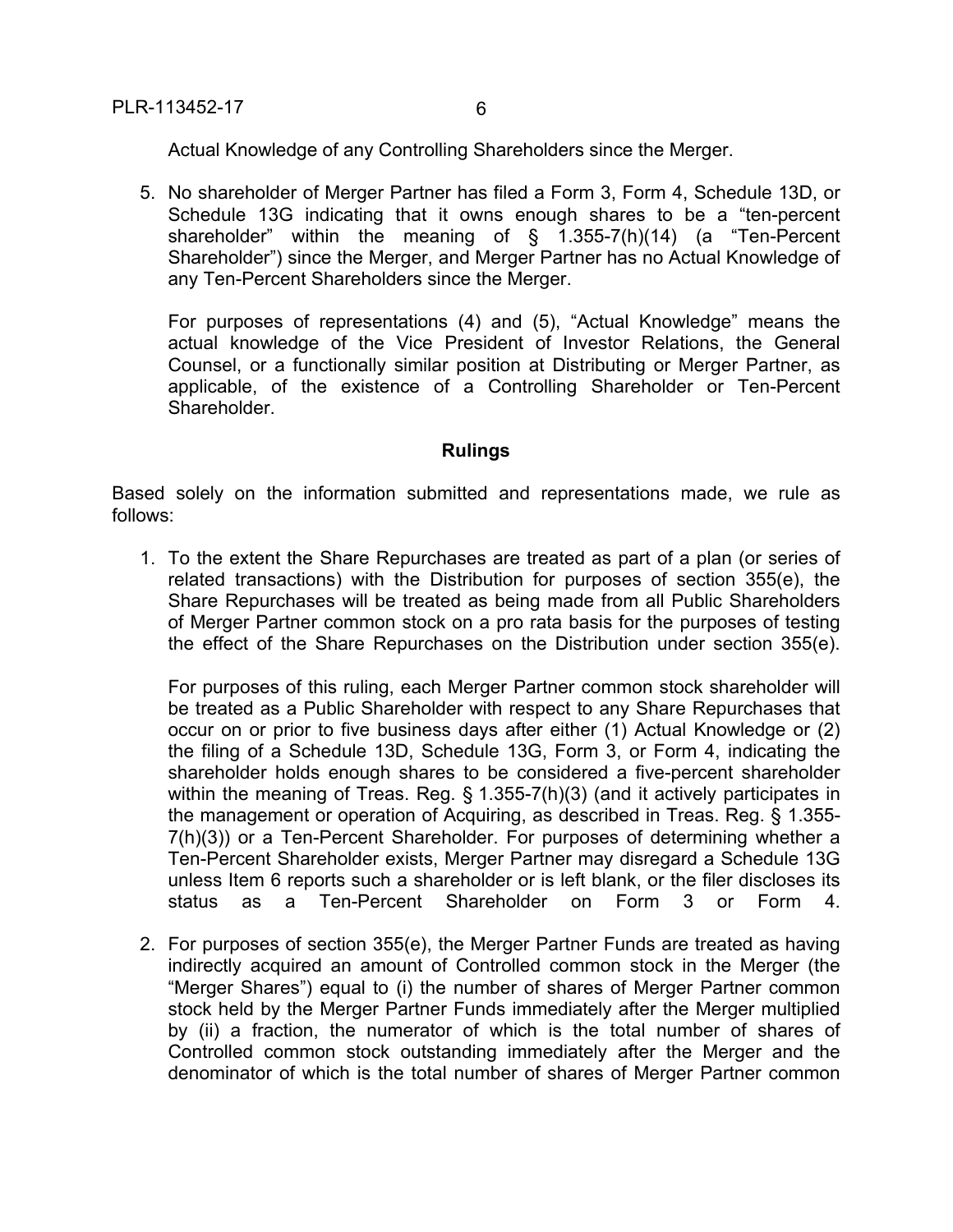stock outstanding immediately after the Merger.

- 3. Treas. Reg. § 1.355-7(d)(9)(i) applies to the Merger Shares in an amount (the "Pre-Distribution Amount") to the extent the Pre-Distribution Amount does not represent more than ten percent of the total combined voting power of all classes of stock entitled to vote, or more than ten percent of the total value of all shares of all classes of stock, of Controlled outstanding immediately after the Merger. The Pre-Distribution Amount is equal to (i) the excess of the number of shares of Merger Partner common stock acquired by the Merger Partner Funds in the 2- Year Pre-Distribution Period over the number of shares of Merger Partner common stock disposed of by the Merger Partner Funds in the 2-Year Pre-Distribution Period, multiplied by (ii) a fraction, the numerator of which is the total number of shares of Controlled common stock outstanding immediately after the Merger and the denominator of which is the total number of shares of Merger Partner common stock outstanding immediately after the Merger.
- 4. For purposes of section 355(e), each acquisition of Merger Partner common stock by the Merger Partner Funds is treated as an indirect acquisition of Controlled stock (each, a "Post-Distribution Acquisition"). During the period in which Controlled remains a wholly owned subsidiary of Merger Partner, Treas. Reg. § 1.355-7(d)(9)(i) will apply to each Post-Distribution Acquisition to the extent that such Post-Distribution Acquisition, when combined with the acquisitions of the Pre-Distribution Amount and all previous Post-Distribution Acquisitions, do not represent acquisitions of more than ten percent of the total combined voting power of all classes of stock entitled to vote, or more than ten percent of the total value of shares of all classes of stock, of Controlled outstanding immediately after the Post-Distribution Acquisition, calculated as a fraction (i) the numerator of which is the excess of the number of shares of Merger Partner common stock acquired by the Merger Partner Funds in the fouryear period beginning two years before the Distribution (the "4-Year Period") over the number of shares of Merger Partner common stock disposed of by the Merger Partner Funds in the 4-Year Period and (ii) the denominator of which is the total number of shares of Merger Partner common stock outstanding immediately after the Post-Distribution Acquisition.

# **Caveats**

Except as expressly provided herein, no opinion is expressed or implied concerning the tax consequences of any aspect of any transaction or item discussed or referenced in this letter.

# **Procedural Statements**